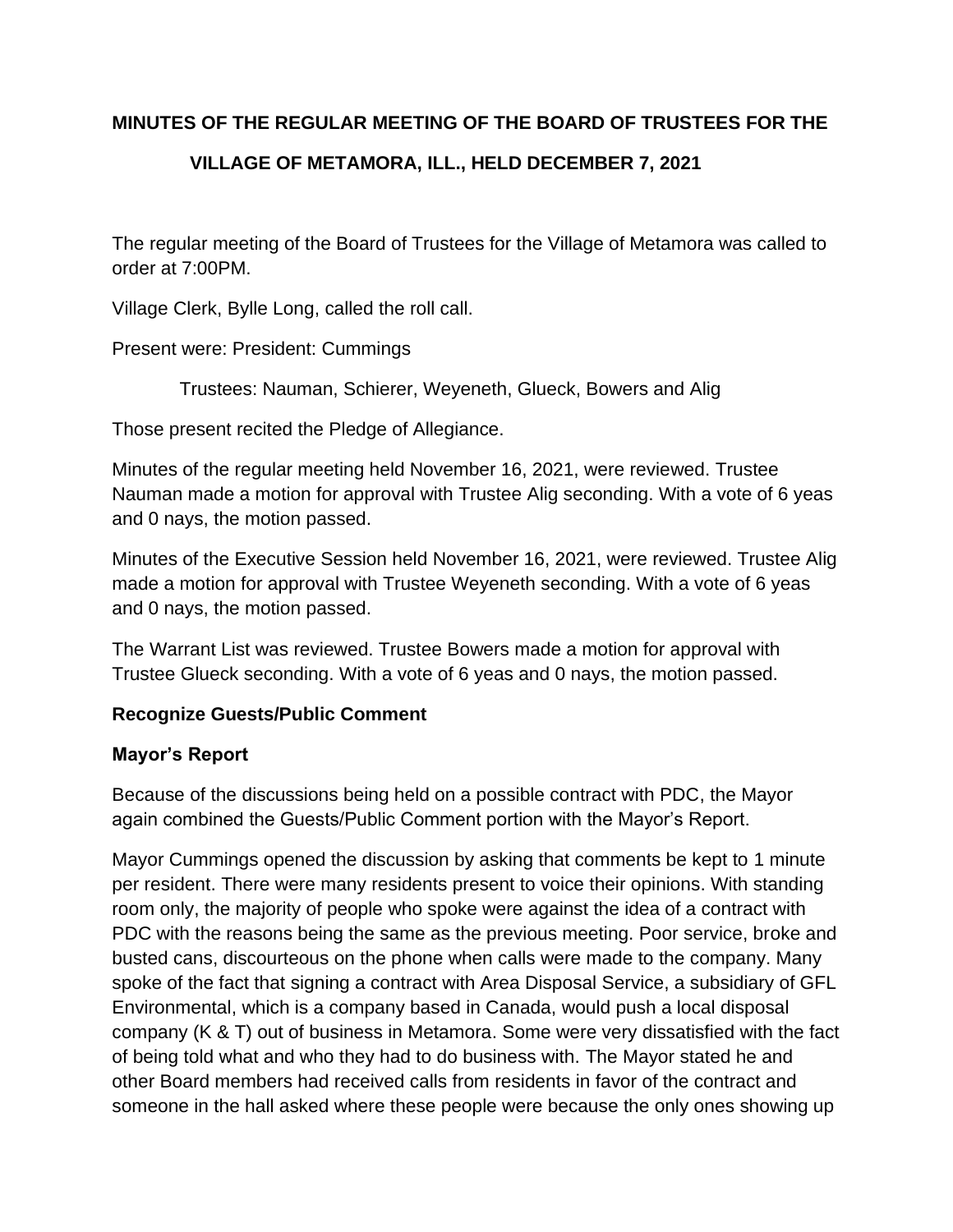to voice their opinions were the residents that were against PDC. Someone asked if there were other bids for this service and Mr. Shane Krowlek, President of K & T Disposal, stood up and presented his proposal for service to the Board for consideration. (This will be posted on the website and facebook page) There was an outburst of applause at this time. Many people stated they would rather stay with a local company that gave excellent service than go with PDC no matter what their rates were. Mayor Cummings said other disposal companies are welcome to submit bids to the community. Trustee Alig addressed the crowd saying the Board has not made a decision and is trying to get opinions from the residents and this is why these meetings are being held with open forums. Mayor Cummings said, by legal definition, the Board could have voted on this back in November, but instead, opted to put this out to the residents so they could see what has been proposed and gain the opportunity to voice their opinions. In closing, the Mayor said the Board would vote on this issue at the next meeting, December 21<sup>st</sup>. They would basically have four options: vote in favor of one of the two contracts, vote for no contract or vote to put this issue as a referendum on the ballot in the primary election in June.

At this time, the meeting continued with Guest Comments.

Stan Deatherage, of the Old Settlers Committee, spoke to the Board regarding the need to replace the bleacher seats in the park. He wanted to know the procedure to follow to start this project. He was told to draw up plans of what they wanted to do and submit them to the Board for review.

Next, Matt O'Shea asked if the Board was not seeking bids for electrical service as he noticed the Village was back with Ameren. He was told that our negotiator for electrical service had advised us that Ameren was offering the best rate at the time our contract with the previous supplier expired.

Mr. Jerry Wolf, 900 Belsley Way, addressed the Board with his concerns at the corner of Coal Bank Road and Johanna. He said it was a dangerous intersection as vehicles parked on both sides of Johanna were making it unsafe for vehicles turning off Coal Bank. Visibility is terrible for safety reasons and pedestrians are not looking and are hard to be seen by vehicle drivers. When there are athletic meets at Black Partridge Parks, parking overflows down Johanna and is again, making a dangerous situation. He was told the street dept. and police would take a look and see what could possibly be done.

#### **Mayor's Report**

The Mayor asked for a motion to approve the Intergovernmental Agreement with Metamora Township regarding snow removal and use of equipment.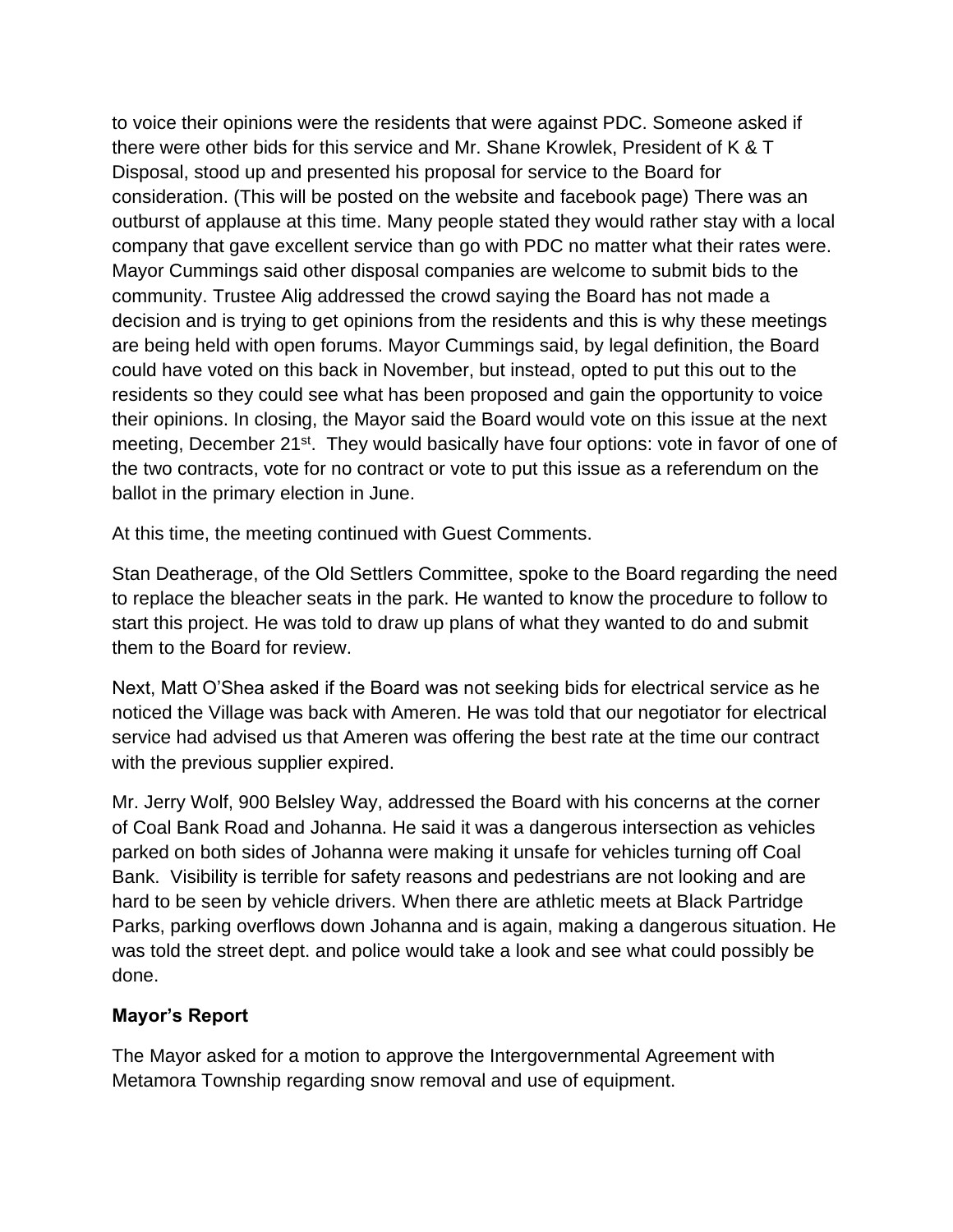Trustee Weyeneth made a motion for approval with Trustee Glueck seconding. With a vote of 6 yeas and 0 nays, the motion passed.

Next, the Mayor said he was looking into the possibility of having Saturday night concerts in the park for the younger people to enjoy. He has spoke with a couple of bands that play to the younger generation and hopes he could get something scheduled for next summer.

The Mayor announced the H.S. Girls Varsity Basketball Team decorated the Christmas tree in the Village Hall, hung Christmas wreaths and done some work in the town square. He wanted to acknowledge and thank them for their volunteer work. It is much appreciated.

# **Attorney's Report**

Attorney Jeff Gastor gave updates on the following:

1.Revenue Bonds for Snyder Village have been signed.

2.Lease Renewal for farmland to be signed before January 2022

Next, he presented the 2021 Tax Levy for approval.

Trustee Weyeneth made a motion for approval of the Tax Levy with Trustee Alig seconding. With a vote of 6 yeas and 0 nays, the motion passed.

## **Engineer's Report**

There was none.

## **Treasurer's Report**

There was none.

#### **Public Works Dept.**

Trustee Nauman made a motion to approve Christmas bonuses for full and part-time employees in the amount of \$250.00 and \$150.00 respectively. Trustee Weyeneth seconded the motion and with a vote of 6 yeas and 0 nays, the motion passed.

Trustee Nauman said after detailed discussion at the last committee meeting, he was ready to make a motion to approve the purchase of a new Ford 1-Ton Diesel truck from Uftring for the Public Works Dept. in the amount of \$114,296.00. Trustee Schierer seconded the motion and with a vote of 6 yeas and 0 nays, the motion passed.